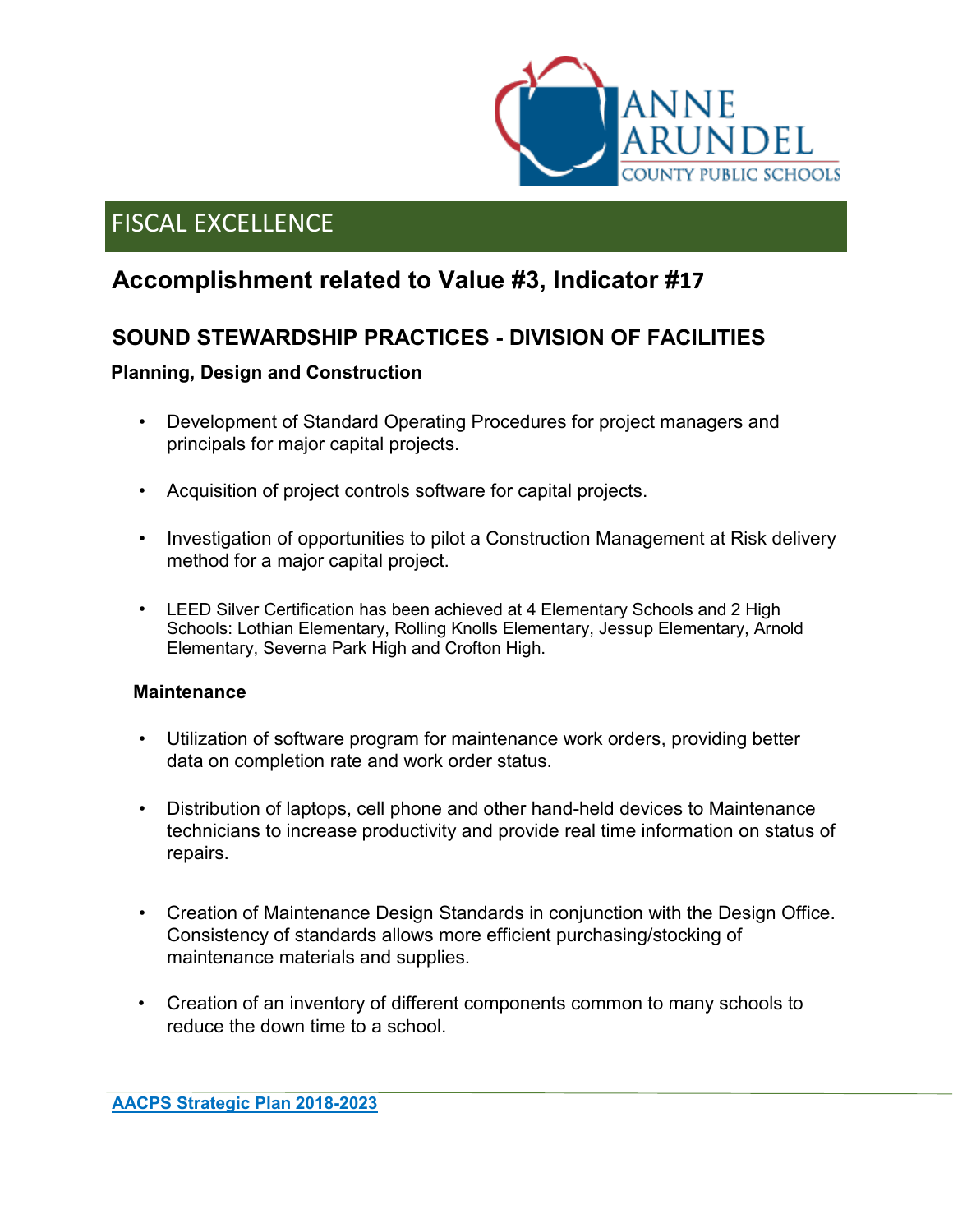

- Investigation and implementation of many sustainable materials and maintenance processes.
- Conversion of building HVAC controls to an open protocol building control system (BACnet) allowing more efficient use of our energy management staff time.
	- $\circ$  65% of AACPS facilities are using open protocol control systems, a 23% improvement over the past four fiscal years.
- In collaboration with Risk Management, emphasize a safer working environment by establishing safety training to increase knowledge and limit on-the-job injuries.



o Facilities Division has established a Safety Committee. This committee has introduced valuable training opportunities for staff including: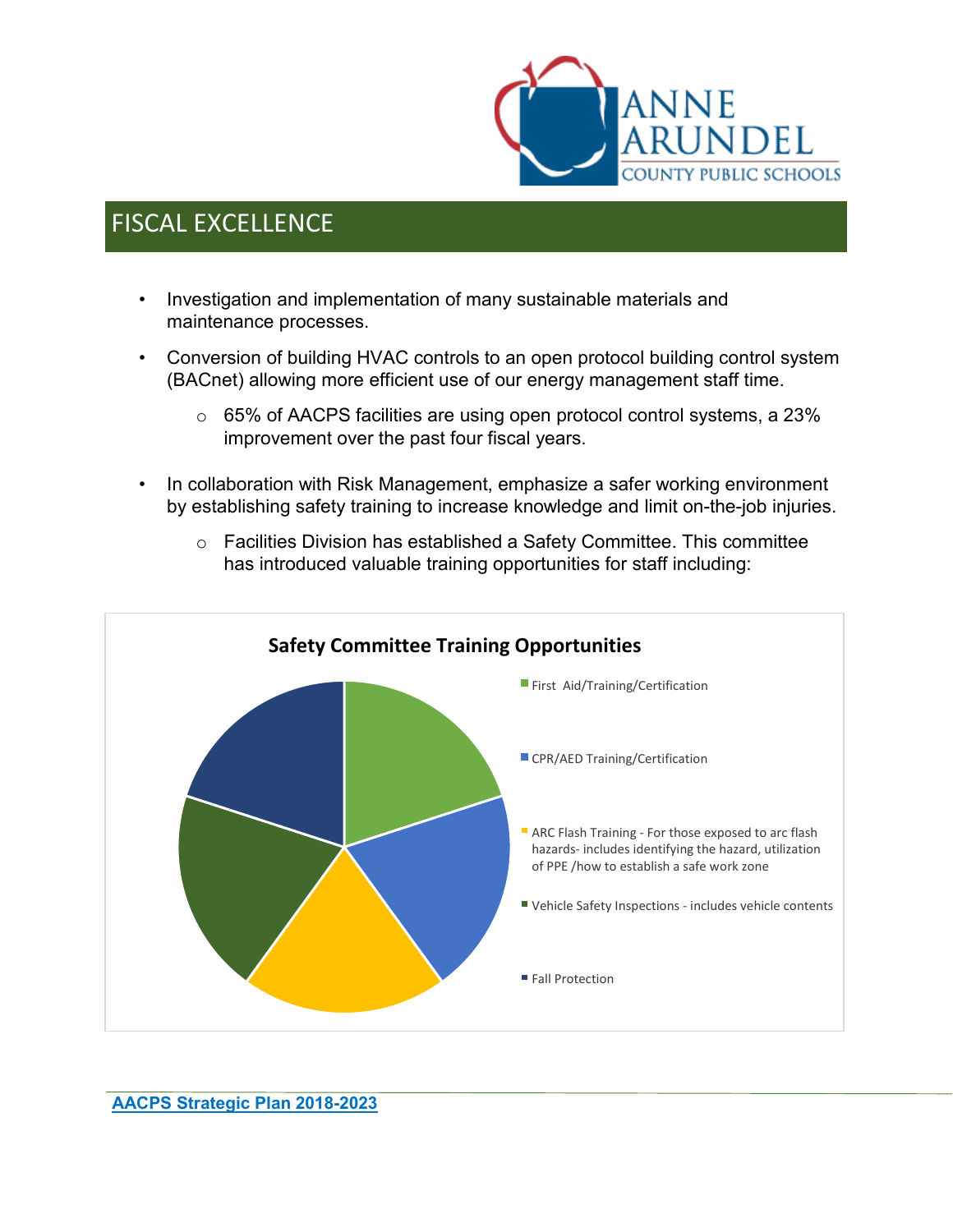

#### **Operations and Logistics**

- Development of Standard Operating Procedures for all aspects of Operations and Logistics.
- Utilization of data provided by a third-party Business Analyst to better align staffing needs with requests for additional staffing.
- Utilization of solar power under a Power Purchasing agreement for the Ft. Smallwood Facilities Complex and with the City of Annapolis saving money and providing a renewable and sustainable energy alternative to the system.
- Under the direction of the Environmental Management office assured adherence to the new State requirement for lead testing throughout the county.
- Collaboration between Preventative Maintenance and Maintenance teams which increases our ability to complete Preventative Maintenance work on AACPS equipment, extend the useful life of equipment and reduce energy costs.
- Collaboration with the Office of Planning, Design & Construction to ensure that energy rebate opportunities are captured resulting in savings of more than \$100,000.
	- o Through collaboration with the office of Planning, Design and Construction (PDC), we have captured \$109,663 in BGE rebates for FY19 and have targeted another \$1.0M to be achieved over the next 2 years. Prior to FY19 we helped PDC capture \$900,000 in BGE rebates since the inception of the Energy Conservation office in 2013.
- Completion of 40 lighting enhancement projects in schools to align current lighting needs, decrease energy consumption, and reduce utility costs.